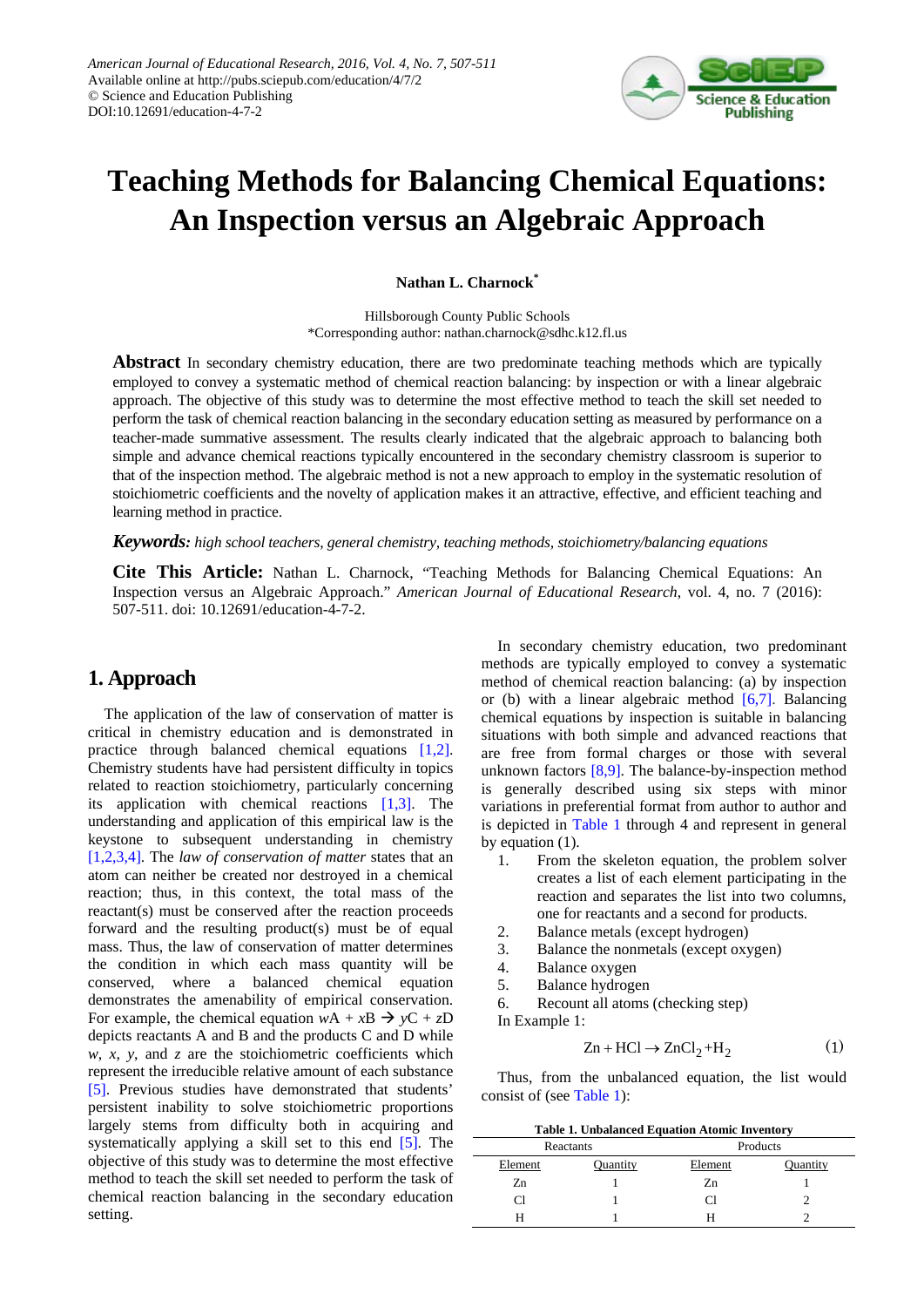Now, to systematically apply the rules imposed by inspection methodology (see Table  $2 -$  [Table 4\)](#page-1-1):

<span id="page-1-0"></span>

| Table 2. Rule 2 Balance the Metals (Except Hydrogen) |           |         |                 |
|------------------------------------------------------|-----------|---------|-----------------|
|                                                      | Reactants |         | <b>Products</b> |
| Element                                              | Ouantity  | Element | Ouantity        |
| Zn                                                   |           | Zn      |                 |
| ( `l                                                 |           |         |                 |
|                                                      |           |         |                 |

| Table 3. Rule 3 Balance the Nonmetals (Except Oxygen) |  |
|-------------------------------------------------------|--|
|                                                       |  |

|         | Reactants       |         | Products        |
|---------|-----------------|---------|-----------------|
| Element | Quantity        | Element | Quantity        |
| Zn      | V               | Zn      | N               |
| Cl      | $+2$ $\sqrt{ }$ | Cl      | 2<br>$\sqrt{ }$ |
|         |                 | н       |                 |

#### **Table 4. Rule 5 Balance Hydrogen**

<span id="page-1-1"></span>

|         | Reactants        |         | Products |
|---------|------------------|---------|----------|
| Element | Quantity         | Element | Quantity |
| Zn      |                  | Zn      | N        |
| C1      | $+2$ $\sqrt{ }$  | Cl      | 2<br>N   |
| н       | $\perp$ 2 $\vee$ | н       | $\sim$   |

Rewriting the chemical equation for the balanced condition imposed by the results of [Table 2](#page-1-0) – [Table 4](#page-1-1) gives the final solution for equation 1a:

$$
Zn + 2HCl \to ZnCl_2 + H_2 \tag{1a}
$$

The second common teaching method involves applying linear algebra to solve for balanced chemical reactions with a system of equations [\[6\].](#page-3-2) Many students typically become frustrated with the inspection method, informally referred to as the *trial-and-error method*, when the student experiences a complication with applying it to more advanced problems that do not lend easily to an instantaneous or serendipitous solution [\[5\].](#page-3-1) Thus, the mathematical balancing method is more approachable than use of the novel inspection methodology [\[10\].](#page-4-0) The algebraic approach generally has six steps; the undetermined coefficient list, as discussed below, is depicted in [Table 5](#page-1-2) through 8.

- 1. Assign undetermined coefficients to each chemical species (e.g.,  $a, b, \ldots$   $y,$  and  $z$ ) of the unbalanced reaction.
- 2. Craft a list to track the solution of each undetermined coefficient.
- 3. Write a balanced condition for each element.
- 4. Set one of the undetermined coefficients to the value of 1.
- 5. Solve for each undetermined coefficient.
- 6. Simplify any factorial solutions through multiplication.

This method is grasped best through an example. As an example, balance the following chemical reaction illustrated with equation 2:

$$
KMnO_4 + HCl \rightarrow Cl_2 + KCl_2 + MnCl_2 + H_2O \qquad (2)
$$

Applying Rule 1 to equation 2 gives rise to equation 2a:

$$
a\text{KMnO}_4 + b\text{HCl} \rightarrow c\text{Cl}_2 + d\text{KCl}_2 + e\text{MnCl}_2 + f\text{H}_2\text{O} \ (2a)
$$

Applying Rule 2 also gives rise to [Table 5](#page-1-2) for the undetermined coefficients:

<span id="page-1-2"></span>

| <b>Table 5. Undetermined Coefficient List</b> |                                 |                       |
|-----------------------------------------------|---------------------------------|-----------------------|
|                                               | <b>Undetermined Coefficient</b> | <b>Solution Value</b> |
|                                               | a                               |                       |
|                                               | h                               |                       |
|                                               | c                               |                       |
|                                               | d                               |                       |
|                                               | $\rho$                          |                       |
|                                               |                                 |                       |
|                                               |                                 |                       |

Appling Rule 3 gives the following algebraic representation of the balanced condition for each element:

| $K : a = d$  | (2b) |
|--------------|------|
| $Mn:a = e$   | (2c) |
| $Q:4a = f$   | (2d) |
| $H : b = 2f$ | (2e) |

$$
Cl: b = 2c + 2d + 2e \tag{2f}
$$

Likewise, application of Rule 3 gives rise to the follow solution the undetermined coefficients depicted in [Table 6:](#page-1-3)

<span id="page-1-3"></span>

| <b>Table 6. Undetermined Coefficient List</b> |                       |  |
|-----------------------------------------------|-----------------------|--|
| <b>Undetermined Coefficient</b>               | <b>Solution Value</b> |  |
| a                                             |                       |  |
| h                                             |                       |  |
| C                                             |                       |  |
| d                                             |                       |  |
| e                                             |                       |  |
|                                               |                       |  |
| ٠<br>$\sim$                                   | .<br>$\sim$<br>.      |  |

This instantaneously gives the solution set depicted in [Table 7:](#page-1-4)

<span id="page-1-4"></span>

| <b>Table 7. Undetermined Coefficient List</b> |                       |  |
|-----------------------------------------------|-----------------------|--|
| Undetermined Coefficient                      | <b>Solution Value</b> |  |
| a                                             |                       |  |
|                                               |                       |  |
|                                               |                       |  |

*d* 1 *e* 1

*f* Then, solving for the reaming undetermined coefficients gives the following conditions:

$$
O: 4a = f \tag{2g}
$$

$$
H : b = 2f \tag{2h}
$$

$$
Cl: b = 2c + 2d + 2e \tag{2i}
$$

$$
O:4(1) = f = 4
$$
 (2j)

$$
H : b = 2(4) = 8
$$
 (2k)

$$
Cl: 8 = 2c + 2(1) + 2(1) = 2
$$
 (21)

Completing the undetermined coefficient list yields the following solution set as depicted in [Table 8:](#page-1-5)

|  | Table 8. Undetermined Coefficient List |
|--|----------------------------------------|
|  |                                        |

<span id="page-1-5"></span>

| <b>Undetermined Coefficient</b> | <b>Solution Value</b> |
|---------------------------------|-----------------------|
| a                               |                       |
|                                 |                       |
|                                 |                       |
|                                 |                       |
| $\boldsymbol{\rho}$             |                       |
|                                 |                       |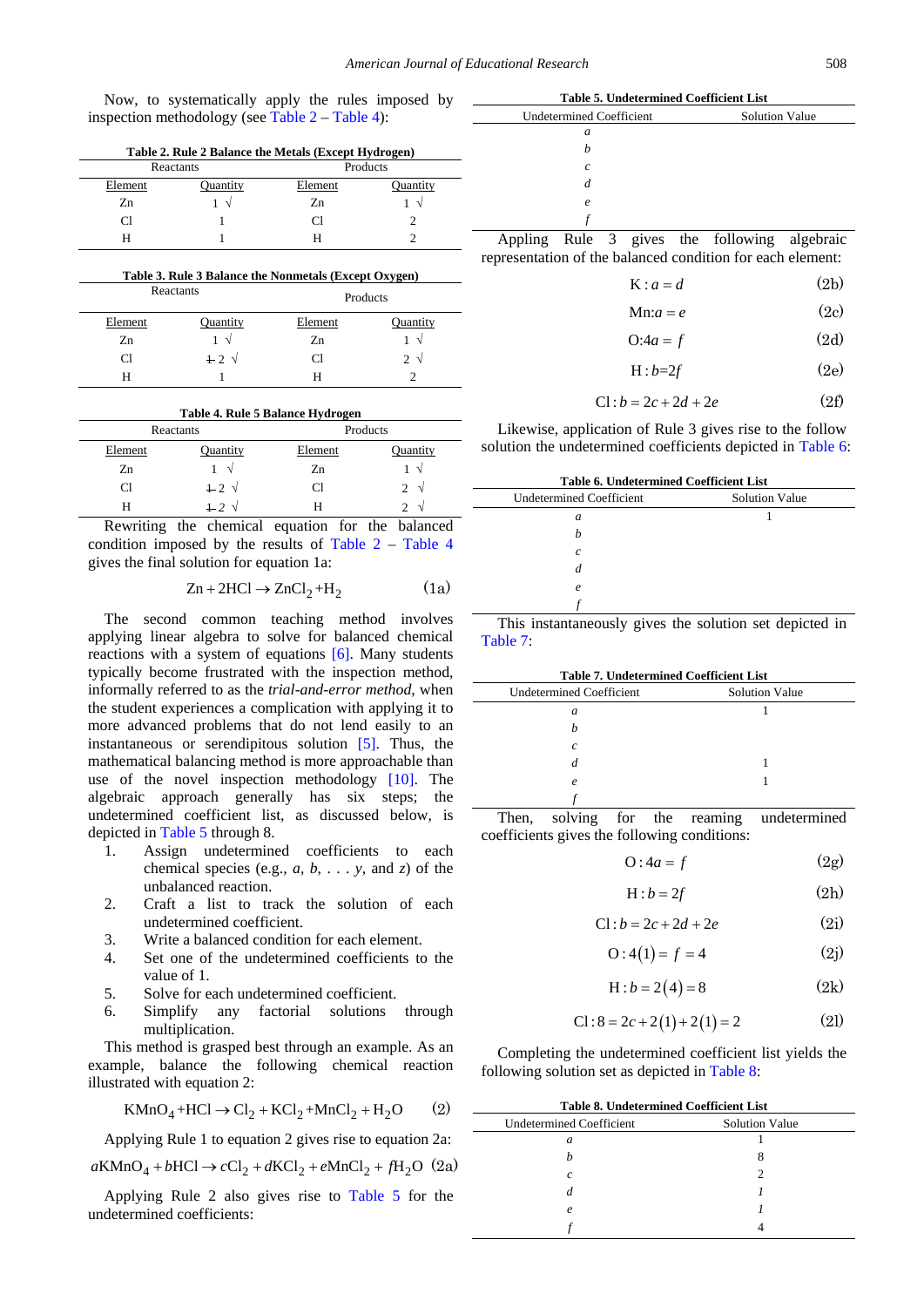Thus, plugging the resolved coefficients back into Equation 2a gives the following balanced chemical reaction illustrated in equation 2m:

$$
KMnO_4 + 8HCl \to 2Cl_2 + KCl_2 + MnCl_2 + 4H_2O (2m)
$$

The goal of this study to was determine which methodological approach to balancing chemical reaction was most effective when measured with a teacher made summative assessment.

# **2. Methodology**

#### **2.1. Sample**

The sample was purposefully drawn from the author's students enrolled in a chemistry courses at single suburban high school in the Southeast within a major U.S. metropolitan area. The sample was representative of the school district's distribution in terms of student algebra I ability and consisted of 196 students, 47% of which were female, enrolled in eight separate chemistry classes (whole-class cohorts). In total across all cohorts, high performing algebra I skills accounted for 28.9% of the sample, 37.5% of the sample accounted for average algebra I skill ability, and 33.6% of the sample accounted for below average algebra I skill ability (as determined by FCAT2.0**®** achievement levels). Similarly, the distribution of algebra I skill level abilities was analogous within the each of the eight whole-class cohorts.

#### **2.2. Primary Instructional Practice**

Four of the whole-class cohorts (49% of the sample) received two days of traditional direct instruction by the author and nine days of subsequent guided practice for balancing chemical reactions by inspection as previously described in Example 1. The direct instruction, facilitated by the author, occurred over the course of two 45-minute periods supplemented with guided practice for nine 45 minute periods over the course of nine school days. The nine days of guided practice were carried out with analogous practice problems similar to those in [Table 9](#page-2-0) (see equations A–E); this was done in order to focus on the conceptual skill development and sustainment at both the whole-group and individual learner levels. This pedagogy lends well to cooperative learning, which encourages problem solving and allows for a positive social support structure to enable learners to challenge misconceptions [\[11,12,13,14,15\].](#page-4-1) Specifically, each of the reactions in Equations A–E were modeled with direct instruction. Then, with instructor-facilitated, peersupported guided practice, students completed 20 analogous problems over the course of four school days for one iteration of practice for each singular 45-minute period per day [\[16,17,18\].](#page-4-2) After four days of exercise with the sustainment problems, students were again exposed to the research problem set (Equations A–E) where solution resolution was supported by small peer groups and modeled by the instructor. The students then completed an additional 20 analogous problem sets over the course of four school days for one iteration of practice for each singular 45-minute period per day. At the end of the nine

days of guided instruction, students were re-assessed with an instrument crafted specifically from Equations A–E.

Likewise, the remaining whole-class cohorts received traditional direct instruction, facilitated by the author, and sustained practice for algebraically balancing chemical reactions as previously described in Example 2 and conserved the teaching methodology previously discussed for the balance-by-inspection method. Again, the direct instruction method coupled with guided practice allowed for conceptual skill development and sustainment at both the whole-group and individual levels [\[11,12,13,14,15\].](#page-4-1) Moreover, this approach allowed for a cooperative learning environment that encouraged problem-solving and allowed for a positive social support structure to enable learners to challenge misconceptions [\[11,12,13,14,15\].](#page-4-1) Across all cohorts, all students were specifically exposed to the five research chemical reactions, as depicted in [Table 9](#page-2-0) (Equations A–E), during direct instruction, again after the fourth day of analogous practice, and once more on their summative assessment, which included the following (unbalanced) equations:

**Table 9. Balancing Chemical Reaction Assessment Items**

<span id="page-2-0"></span>

| <b>Item</b> | Type of Reaction   | <b>Unbalanced Chemical Equation</b>                                   |
|-------------|--------------------|-----------------------------------------------------------------------|
| А           | Synthesis          | $N_2 + H_2 \rightarrow NH_3$                                          |
| R           | Decomposition      | $KClO_3 \rightarrow KCl + O_2$                                        |
| C           | Single Replacement | $NaCl + F_2 \rightarrow NaF + Cl_2$                                   |
| D           | Double Replacement | $Pb(NO_3)$ <sub>2</sub> + KI $\rightarrow$ $PbI_2$ + KNO <sub>3</sub> |
| E           | Combustion         | $C_5H_{11} + O_2 \rightarrow CO_2 + H_2O$                             |
|             |                    |                                                                       |

### **2.3. Summative Assessment Validity and Reliability**

[Table 9](#page-2-0) depicts the five items used for summative assessment of all students for concept mastery. A table of specifications was employed to determine the validity of the test items as they pertain to Florida Sunshine State Standards SC.912.P.8.8 and SC.912.P.8.9 for chemical reactions and the *law of conservation of matter*, respectively. To this end, three on-site chemistry content teachers, with an average 15 years of experience, evaluated each of the five items and unanimously concurred with the summative assessment's item alignment with both of the content standards. Moreover, each content expert stated that the items were novel, representative, and appropriate for the secondary learner in a chemistry course of study.

The summative assessment, reported in [Table 9,](#page-2-0) was initially pilot tested with a subset of representative students  $(n = 24)$  whom proceeded the research cohorts by one academic year. Cronbach's alpha was calculated for the summative assessment from the pilot test data where:  $\alpha$  = .813, demonstrating good internal test reliability, before fielding the assessment instrument with the research cohorts.

### **3. Results**

[Table 10](#page-3-4) and [Table 11](#page-3-5) depict the percentage of correct responses to the summative assessment of the unbalanced chemical reactions for Equations A–E for both the balance-by-inspection and algebraic methods, respectively.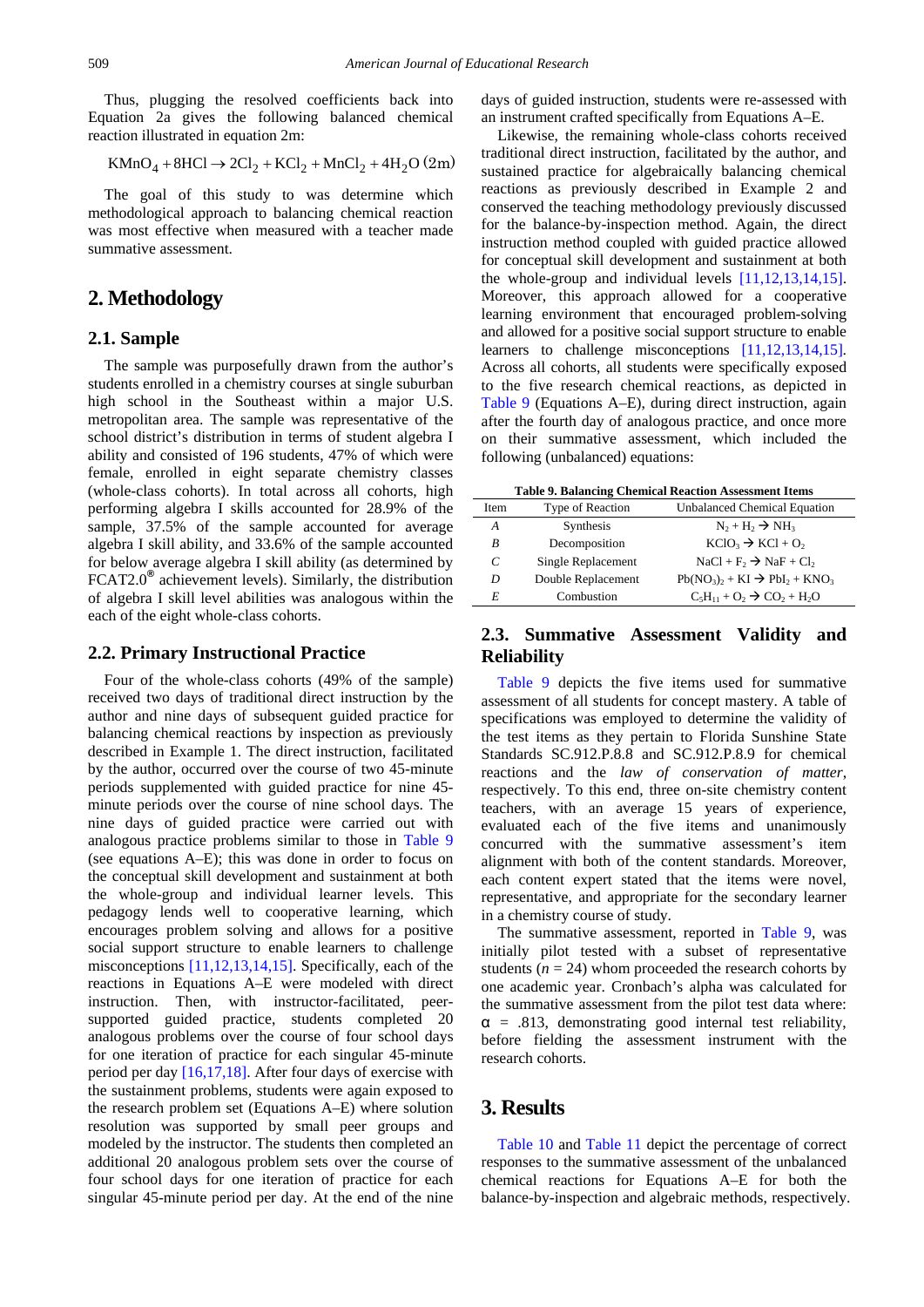|                                   |  |  |  |  | Table 10. Correctly Balanced Chemical Equations, Inspection |  |  |
|-----------------------------------|--|--|--|--|-------------------------------------------------------------|--|--|
| Method, by Item Number $(n = 97)$ |  |  |  |  |                                                             |  |  |

<span id="page-3-4"></span>

|   | Equation by Item |      |      |      |  |  |
|---|------------------|------|------|------|--|--|
|   |                  |      |      |      |  |  |
| n | 79               | 62   | 50   | 18   |  |  |
| % | 32.4             | 53.9 | 51.5 | 18.5 |  |  |

**Table 11 Correctly Balanced Chemical Equations, Algebraic Method, by Item Number (n = 99)**

<span id="page-3-5"></span>

|   | Equation by Item |      |      |      |      |
|---|------------------|------|------|------|------|
|   | $\mathbf{L}$     |      |      |      | E    |
| n | 95               | 88   | 91   | 87   | 93   |
| % | 95.9             | 88.9 | 91.9 | 87.9 | 93.9 |

A power analysis was performed with G\*Power 3.1 to determine the minimal sample size required to perform an analysis for a mean difference between two independent groups with 95% confidence. To this end, an overall sample 176 was needed and achieved  $(N = 196)$ , where each cohort needed at least 88 participants. This requirement was surpassed, with subsamples of 97 and 99 for the inspection and algebraic class cohorts, respectively.

The sample mean for the summative assessment for the inspection method was lower than that of the algebraic group ( $M = 62.0$ ,  $SD = 11.2$ ; and  $M = 88.0$ ,  $SD = 6.0$ ). Welch's *t* test revealed that there was a significant difference between the instructional methods,  $t(143)$  =  $-20.48$ ,  $p < .001$ , where Cohen's *d* was calculated (*d* = 2.8) demonstrating a large effect for students who received the algebraic-based instruction scored higher on the summative assessment for balancing chemical reactions compared to students who received instruction for inspection methodology when measured with the same instrument (Equations A–E).

### **4. Implications and Conclusion**

The results clearly indicated that the algebraic approach to balancing both simple and advanced chemical reactions typically encountered in the secondary chemistry classroom is superior to that of the inspection method [\[18\].](#page-4-3) The algebraic method is not a new approach to employ in the systematic resolution of stoichiometric coefficients rather the approach was abandoned in favor of the inspection method in the early 1990's. To this end, researchers advocated for a shift from algorithmic approaches in favor of a more concrete conceptual understanding and approach to balancing chemical reactions, which may have resulted in a paradigm shift in favor of the inspection method [\[19\].](#page-4-4) This method has, however, been reported to be problematic and persistently troublesome for high school chemistry students, where the conceptual foundation is typically introduced with simple reactions (e.g., Equation A), but quickly progresses to more advanced reactions (e.g., Equations D and E) where the inspection method becomes difficult to apply in a logical fashion [\[3\].](#page-3-6) To this end, the linear algebra approach lends well to both simple and advanced reactions that can be reduced to a set of equations which then can be logically and systematically resolved [\[20,21\].](#page-4-5) The reported findings here are consistent with the literature concerning prior analysis of the algebraic method [\[20\];](#page-4-5) the generalizability of the findings reported here are limited, however, given the homogeneity of the sample in terms of affluence and race. Specifically, the sample was

disproportionately skewed for affluence where only 18.0% of the sample was considered to be in a low socioeconomic status (SES), as measured by free or reduced priced lunch status. Moreover, the sample was not representative of the school district or of the national distribution for racial categories: 2% Asian or Pacific Islander; 10% Black, Non-Hispanic; 17% Hispanic; 7% Multiracial; and 65% White, Non-Hispanic. Therefore, this study should be replicated on a larger scale to increase the generalizability of the reported findings. Also, by reducing the cognitive burden borne from the task of resolving for balanced stoichiometric coefficients, future investigation could focus on investigating teaching methodology that catalyzes deeper understanding of the law of conservation of mass through macroscopic laboratory-based investigations.

# **5. Limitations and Future Research**

This study's results represent a rather homogeneous sample from a single school site. The author is aware of the inherent limitations regarding sampling and future investigations should aim to draw a sample that more closely represents current national demographics. Future research should also investigate balanced reactions in connection with other stoichiometric concepts concerning theoretical yield, experimental yield, limiting, and excess reagents, in addition to investigating teaching methodology that fosters a deeper understanding of the law of conservation of mass through macroscopic laboratory-based investigations.

#### **Acknowledgement**

This research was possible in part by funding from the Toshiba America Foundation Grant Program for 6−12 Science and Math Education.

# **References**

- <span id="page-3-0"></span>[1] Dalaklioğlu, S.; Demirci, N.; & Şekercioğlu, A. Eleventh Grade Students' Difficulties and Misconceptions About Energy and Momentum Concepts. *International Journal of New Trends in Education and Their Implications*, 2015, *6*; 13-21. 2015
- [2] Fach, M.; de Boer, T.; & Parchmann, I. Results of an Interview Study as Basis for the Development of Stepped Supporting Tools for Stoichiometric Problems. *Chemistry Education Research and Practice,* 2006*, 8*; 13-31.
- <span id="page-3-6"></span>[3] Özmen, H.; & Ayas, A. Students' difficulties in understanding of the conservation of matter in open and closed-system chemical reactions. *Chemistry Education: Research and Practice*, 2003, *4(3)*; 279-290.
- [4] Abraham, M.; Williamson, V.; & Westbrook, S. A cross age study of the understanding of five chemistry concepts. Journal of Research in Science Teaching. 1994, *31*, 147-165.
- <span id="page-3-1"></span>[5] Croeau, J.; Fox, W.; & Varazo, K. 2007. Mathematical Modeling of Chemical Stoichiometry. *Problems and Issues in Mathematics Undergraduate Studies,* 2007*, 17*; 301-315.
- <span id="page-3-2"></span>[6] Herndon, W. On Balancing Chemical Equations: Past and Present. *Journal of Chemical Education, 1997, 74*; 1359-1365.
- [7] Porter, Spencer. How Should Equation Balancing Be Taught? *Journal of Chemical Education, 1985, 62*(6); 507-509.
- <span id="page-3-3"></span>[8] Guo, C. A New and General Method for Balancing Chemical Equations by Inspections. *Journal of Chemical Education,* 1997*, 74*; 1365-1380.